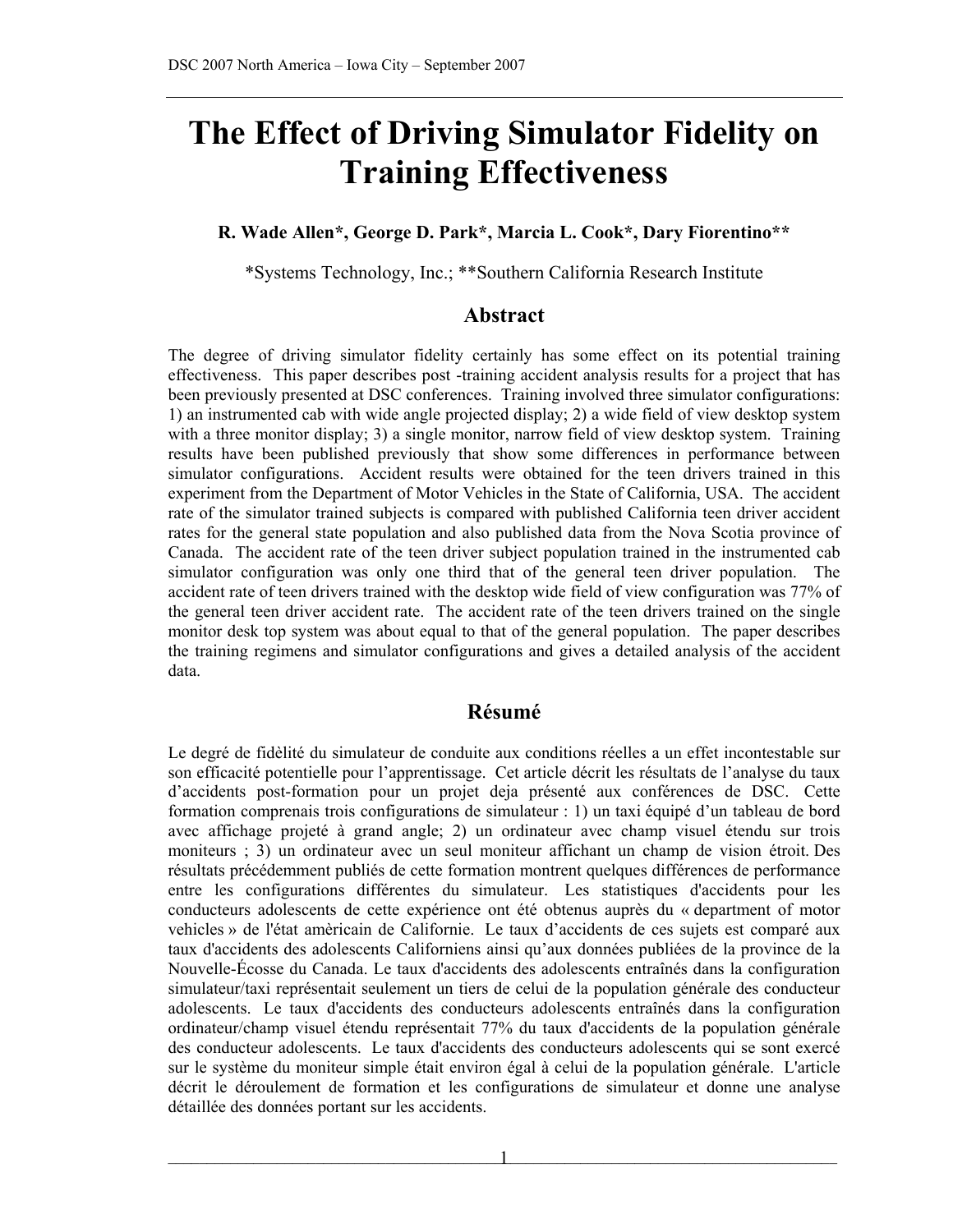## **Introduction**

Training teenagers in safe driving practices is a difficult problem and involves issues that vary substantially from more professional training in the military and commercial fields. With older subjects training in a more professional context, there is typically a selection process and a degree of professionalism and motivation for learning not found with the general teenage population. Teenagers are primarily motivated to obtain their license and the freedom to drive, and are not cognizant of the dangers in the driving environment. Accident rates for teenagers tend to be about 8-10% per year (i.e. 8-10 accidents per 100 drivers per year) while for experienced middle aged drivers the rate is on the order 4-5% [\(1](#page-12-0)). When driving mileage exposure is taken into account the difference is even more dramatic with teen accident rates about 5 times higher than mature drivers (1).

Past research suggests that the teen crash risk effect of inexperience overshadows the effect of immaturity in the first year of driving, while immaturity becomes more important when teen drivers get some experience and build confidence in driving. While teen driving behavior may look like intentional risk taking, in reality it may result from their inability to assess risk [\(2](#page-12-1), [3](#page-12-2)). Young novice drivers take risks because of their immaturity and get into hazardous situations, and then fail to avoid crashes because of their inexperience ([4,](#page-12-3) [5](#page-13-0)). To add to the teen driving safety problem, school districts are cutting back on driver education because of budget problems, and teens are now relying more and more on commercial driving schools, computerized and online courses, and driving with parents (6). Home study is available in many states, and based on an exit examination it has been found that using interactive technology to teach driver education results in superior learning (6). It has also been suggested that self-directed, self-paced teaching methods may be more effective than conventional classroom instruction for teaching the highest-risk young drivers as conventional classes may bore these students in the early stages of learning to drive (7).

In general there seems to be some difficulty in justifying the effectiveness of driver education, although it still has popular appeal ([8\)](#page-13-3). Driver education may help beginning drivers acquire driving skills, but the standard driver education course does not appear to produce safer drivers [\(9](#page-13-4)). Graduated driver licensing seems to be controlling exposure such that accident rates are lower due to night time and passenger restrictions, and for extended supervised driving practice. Motor vehicle crashes are significantly higher among young drivers during the first year of licensure, and crash risks decline with increased experience. However, the more newly licensed teenagers drive, the greater their risk exposure. This produces an interesting dilemma about how to provide young drivers with driving experience without significantly increasing their crash risk [\(10\)](#page-13-5). Driving simulation may be the solution to this dilemma, since exposure to hazardous driving conditions can be simulated in a controlled and repetitive way without risk.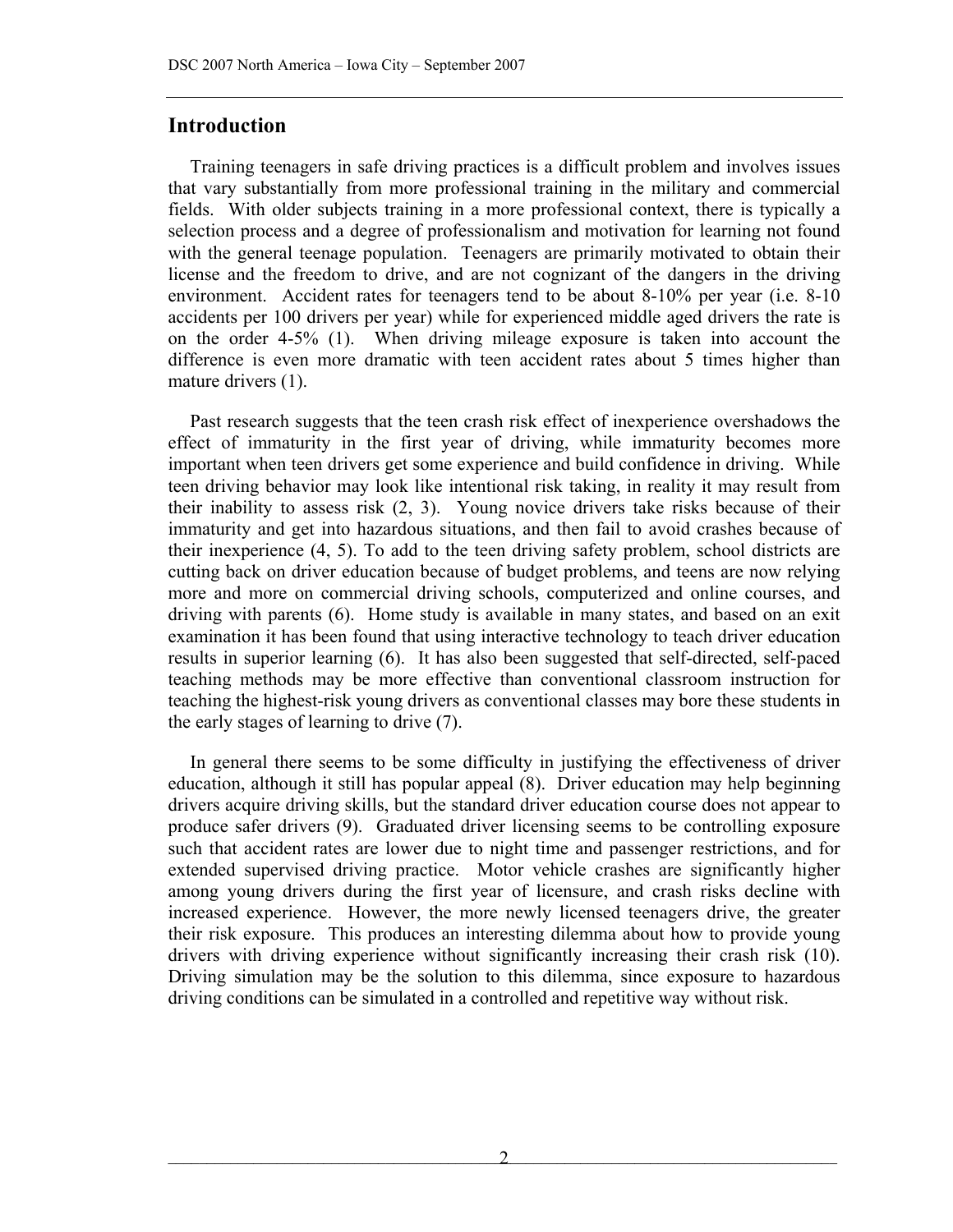# **Background**

Recent review has continued to reveal the risk encountered by novice drivers [\(11\)](#page-13-6). This review has also acknowledged the application of technology in driver education. Simulation is a potential technology that could advance novice driver skills before they drive in the real world. The research project of interest in this paper was instituted several years ago to investigate whether simulator training can impart knowledge and skills to novice drivers that will transfer to real world driving. The training phase of this project has been reported previously ( [12-](#page-13-7) [16\)](#page-14-0) and involved simulators with three levels of fidelity. As illustrated in Figure 1 the simulator configurations included 1) a desktop, single monitor or narrow field of view configuration (NFOVD); 2) a desktop three monitor or wide field of view configuration (WFOVD); 3) an instrumented cab with projected wide field of view display (WFOVC). The first phase of this project was reported on in (12), and the detailed training results were reported in (15). Data on the accident rates of our simulator trained subjects were obtained from the California State Department of Motor Vehicles (DMV). The analysis of this data is reported in this paper and compared with general teen accident rates reported elsewhere  $(1, 17)$  $(1, 17)$  $(1, 17)$ .



Figure 1. Simulator Configurations and Training Milieu

We originally intended to get accident data for control groups in geographical areas consistent with our simulator trained experimental population. However, to date we have not been able to get this data from the California DMV, although we have received accident data for our simulator trained subjects as will be discussed subsequently. In lieu of control data, we have attempted to get equivalent control data via the published literature. Two studies appear to have useful comparative novice driver accident rates, one for the state of California, USA ([1\)](#page-12-0) by Janke, et al., and the other for the Canadian province of Nova Scotia ([17](#page-14-1)) by Mayhew, et al. both published in 2003. The basic data, reported as accidents per driver, is illustrated in Figure 2 a). The Canadian data was reported on a monthly basis for the first 24 months after licensure, and the California data is reported on a yearly basis for four years after licensure. Because the California data are reported for a year, they have been plotted at the six month intervals to be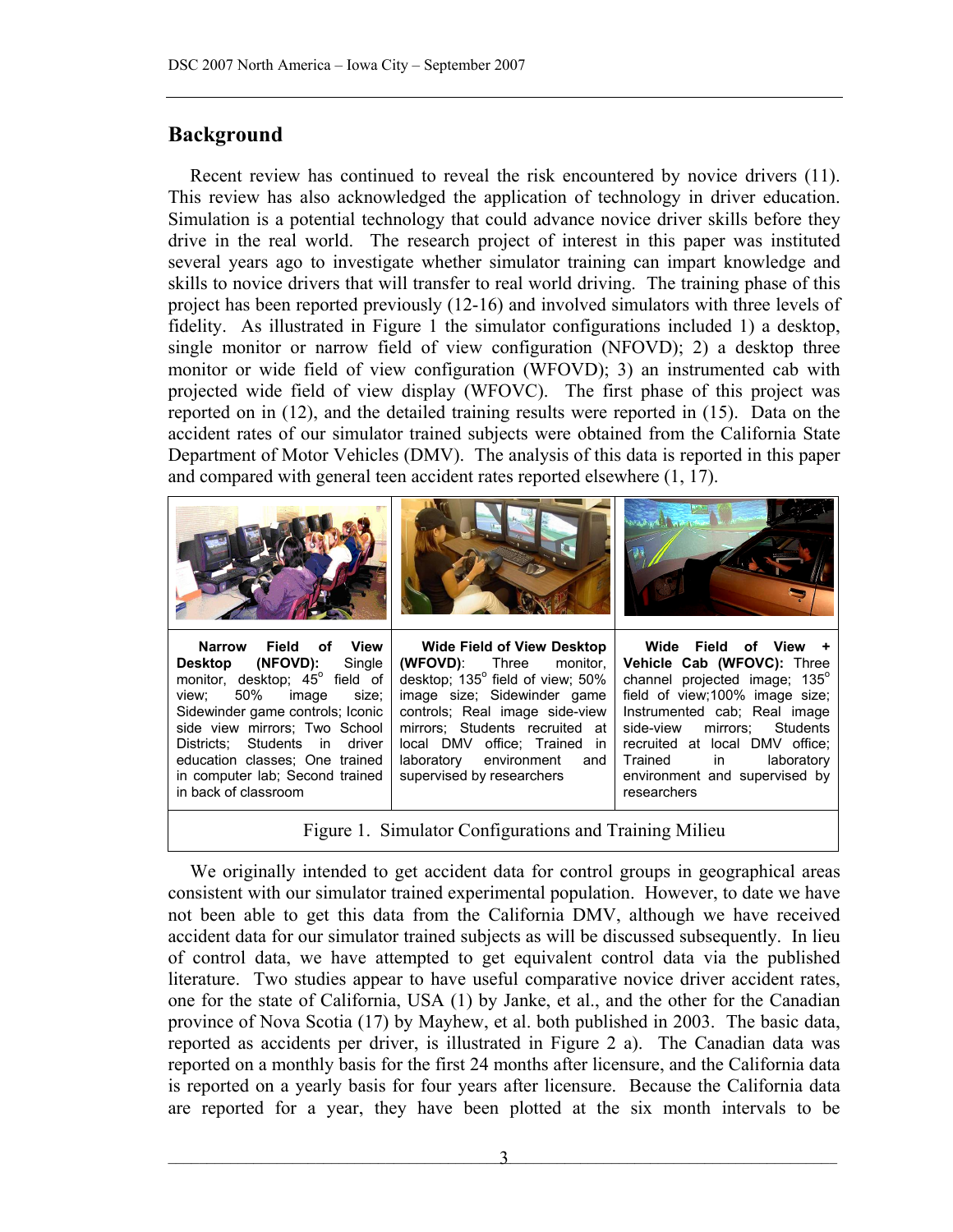representative of the average for each year, and have been divided by twelve to be comparable to the Mayhew et al. monthly rates.

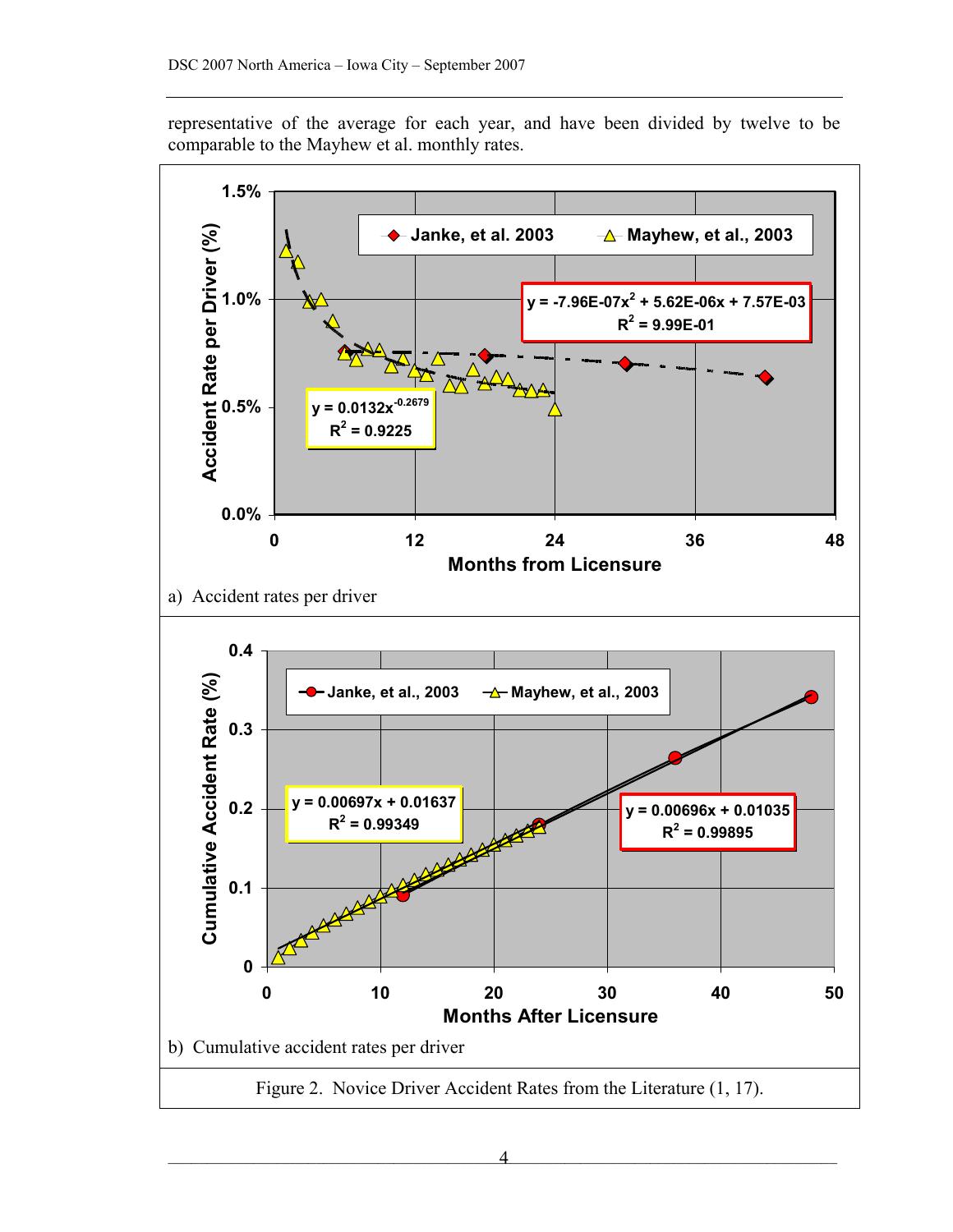The Mayhew data in Figure 2 a) show the severity of the novice driver accident rate in the first few months after licensure. According to the exponential regression function shown in Figure 2 a) for the Mayhew data the accident rate in the first month is over twice the rate in the  $24<sup>th</sup>$  month. The regression function for the Janke, et al. data show an initial accident rate of 0.0075 accidents per driver per month or 0.091 accidents per driver per year which is consistent with [\(1](#page-12-0)). The Janke, et al. data also show that the novice driver accident rate in the first year is about two times the accident rate of middle aged drivers. The Figure 2 a) data are actually cumulative for each time period, so another way of looking at this data is to consider the cumulative distributions in Figure 2 b). The cumulative distributions show the rate at which accidents are occurring, and beyond the first six months this accumulation rate is about equal for the two data sets. The regression analysis summarized in Figure 2 b) shows that both data sets have the about the same accumulation rate of accidents at approximately 0.0070 accidents per driver per month, or 0.084 (8.4%) accidents per driver per year. This is consistent with the yearly rates reported by Janke, et al. ([1\)](#page-12-0). The data interpretation in Figure 2 b) is a useful format upon which to compare the accident data analysis in this research project.

Past research indicates that driving simulation training that allows for the commission of errors gives better transfer to on road driving tests than training designed not to elicit errors [\(18](#page-14-2)). There is also other evidence from the literature that training is more effective when subjects learn from the commission of errors ([19\)](#page-14-3). The key to setting up scenarios to allow for learning from errors in a driving simulation is the ability to control independent variables (time and special relationships) that determine the severity of hazardous situations. Driving scenarios in the training phase of this study were designed to be difficult for untrained drivers and lead to errors, but permit successful execution by trained drivers ([16\)](#page-14-0). The difficulty of the scenarios was such that drivers made many errors during their first encounters, and learned to minimize errors as training progressed and their skills improved. Students were required to drive a minimum of six scenarios before their performance was graded for meeting graduation criteria. The subjects could drive up to three more scenarios in order to reach a passing score. About 79% of the subjects achieved a passing score by the ninth trial ([16\)](#page-14-0).

Training system performance has previously been reported for this study, e.g. [\(12](#page-13-7)), and simulator sickness rates have also been published [\(20](#page-14-4)). Maneuvering variables such as hard cornering and hard braking were improved with higher simulator fidelity and were best with the wide field of view full size projected display. Errors such as turn indicator misuse and accidents were reduced with increased fidelity. Drivers also tended to drive the simulator more conservatively with increased fidelity. Better fidelity here is considered to include full size displays, wide field of view and realistic side view mirrors as illustrated in Figure 1. Simulator sickness rates were relatively low for all configurations. Given the previously published training performance, the basic questions to be addressed here are 1) whether the simulator training transfers to real world driving and results in reduced accident rates, and 2) whether simulator configuration influences training effectiveness?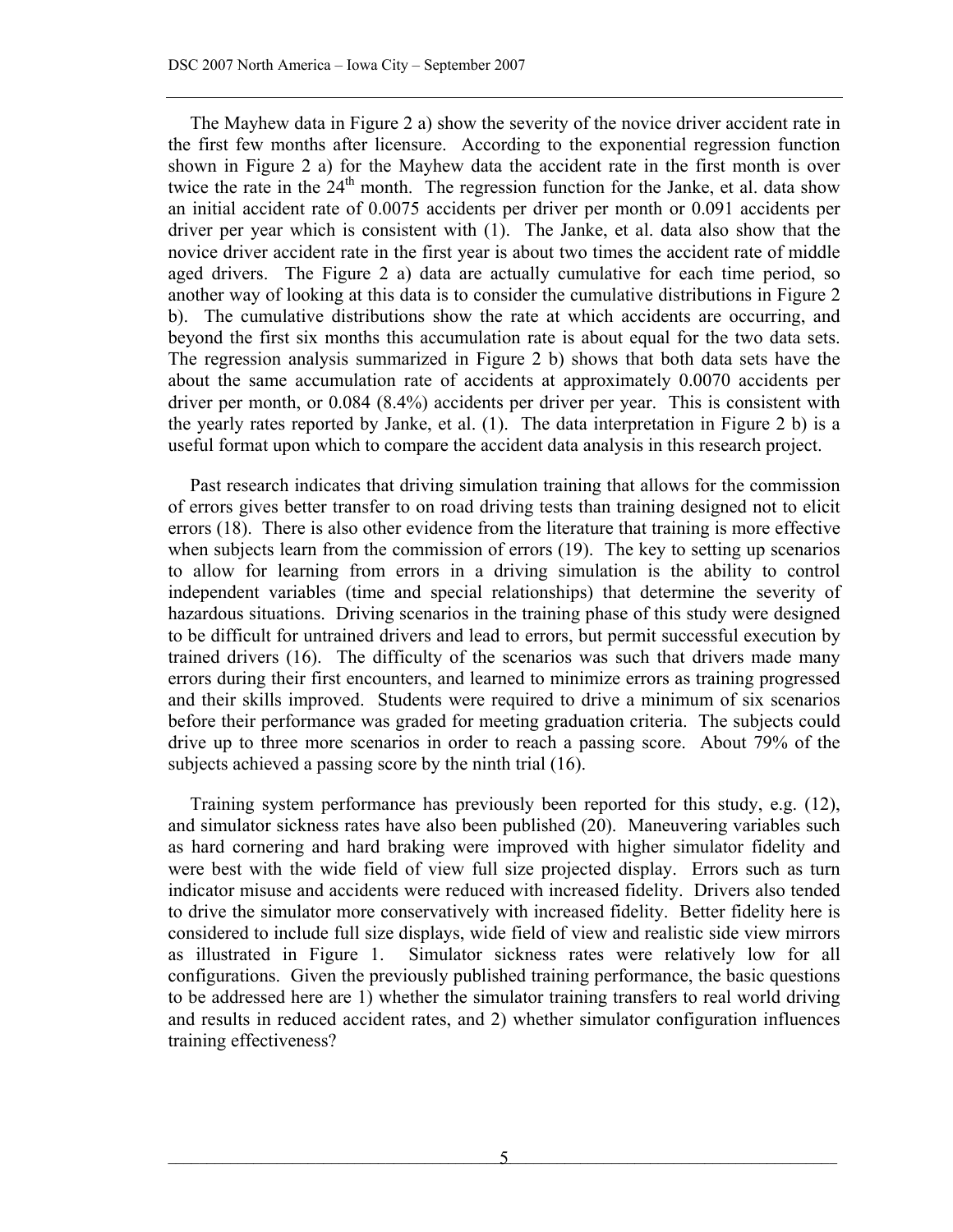# **Methods**

This study obtained simulator training performance results on over 500 novice drivers. The training system platform was designed to permit teaching perceptual, psychomotor and cognitive skills to novice drivers and to be administered by driver education instructors with no prior background in running human subject experiments. The PC platform was designed to provide orientation, subject record keeping, training, performance measurement and evaluation of driver behaviour [\(13\)](#page-13-7). The simulator component of the platform presented subjects with cognitively complex driving situations. These situations involved hazardous, time critical pedestrian, traffic and signal conflicts contained in nine driving scenarios. The order of the events was counter balanced between scenarios to minimize anticipation of upcoming situations. The scenarios were designed to train critical driving skills, including situation awareness, hazard perception, risk assessment, and decision making under time pressure as discuss elsewhere [\(14\)](#page-13-9).

## **Training System**

An automated training system was developed that would log in subjects, establish a database, administer orientation material, administer driving simulator scenarios, record driving performance, and compare subject data to criteria that would determine acceptable training performance [\(13](#page-13-7)). After logging in, subjects were administered orientation material that presented information necessary for driving the simulation, including: traffic control devices (signs, signals and markings), rules of the road, lane changing, turning and use of turn indicators, and hazard recognition, situation awareness and defensive driving. The orientation ended with information on the performance scoring system and use of the driving controls.

#### **Driving Simulation**

The driving simulation has been described elsewhere (12). The first exposure was a familiarization run which slowly introduced the student to steering and speed control, then intersections with traffic control devices, and finally traffic and pedestrian conflicts. After the familiarization run the training system presented the student with standardized training scenarios. The students were presented six 12-15 minute training scenarios with performance scores displayed at the end of each run. Performance was evaluated at the end of the sixth scenario, and if the students met the performance criteria (e.g. no accidents, no tickets and acceptable average speed) then they were graduated. If not, the application presented up to three additional trials. On any additional trial the students were graduated if they met the performance criteria. If the students drove all of the additional trials and did not meet the performance criteria, they were admonished to drive carefully in the future and acknowledged for their participation. The overall graduation rate was 79% ([14\)](#page-13-9).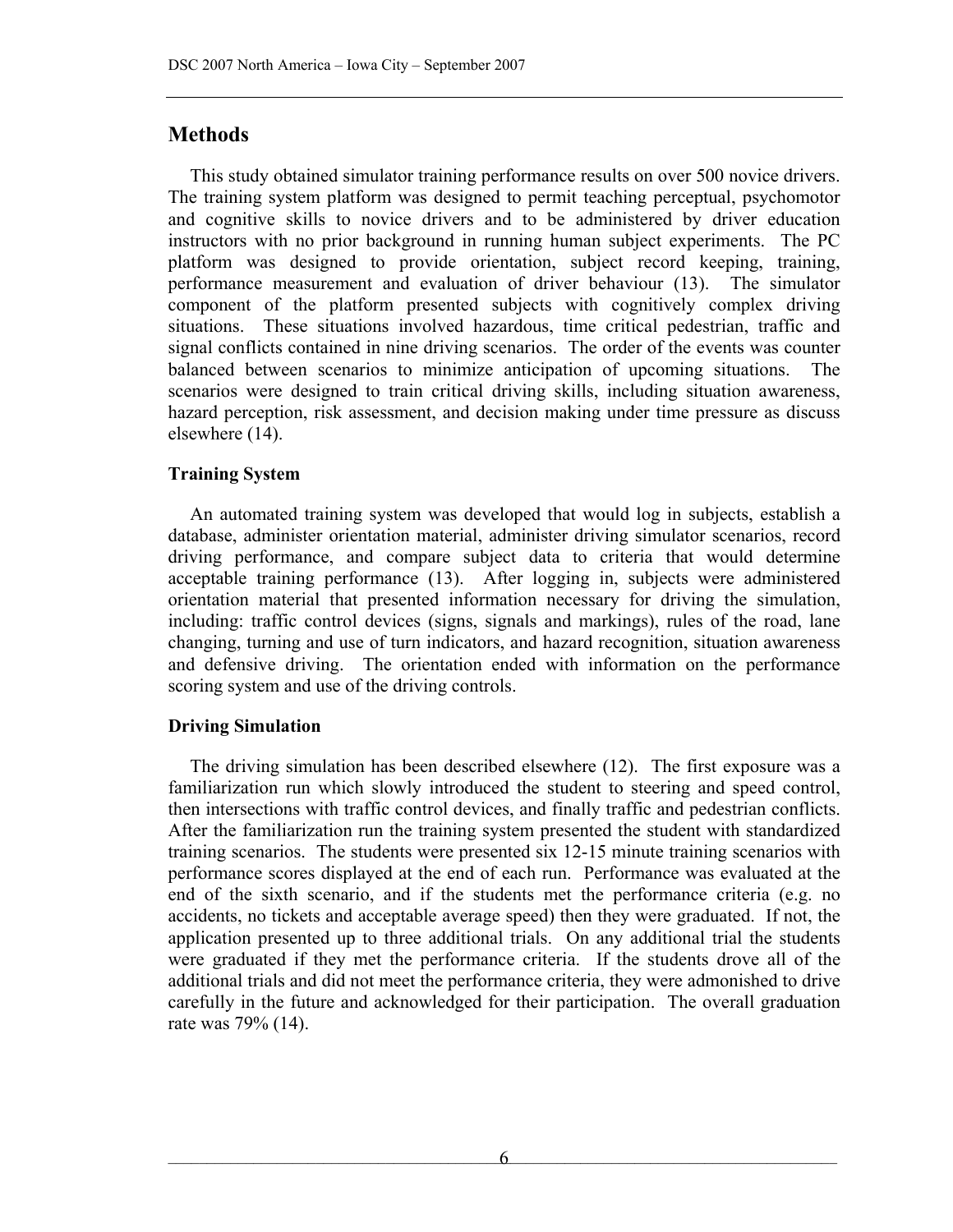#### **Driving Scenarios**

Driving scenarios were created with a scenario definition language (SDL) that allows the specification and control of critical hazards [\(21](#page-14-5)). The SDL allows driving scenarios to be conveniently described in terms of roadway alignment, and include events for traffic control devices (signals, signs, and markings), roadside objects, traffic, and pedestrians. In addition the temporal properties of the traffic, traffic signals, and pedestrians were triggered relative to the subject's own vehicle in order to control the severity (timing) of hazard conflicts. The SDL also allows situations to be counter balanced between scenarios so that subjects could not learn patterns of up coming events over successive trials. The application was designed to select a different variation every time a given subject was administered an additional run. The characteristics of the driving scenarios, including critical events, have been described previously ([14\)](#page-13-9). The SDL also allows specification of performance measures. Performance measures included elements such as lane and speed deviations, speed limit and traffic signal violations, turn signal errors, hard cornering and braking, accidents, run completion time and median time to collision for all vehicle encounters. Some performance measures were also used as graduation criteria (i.e. no accidents, less than three violations, and less than 10 turn signal errors).

The driving scenarios were designed to be about 10-15 minutes in length depending on the driver's speed. They were about 34,000 feet in length and at a speed of 45 mph could be completed in about 8.5 minutes. There were sections where subjects could go faster, and sections where subjects had to slow or stop for intersections, traffic and pedestrians which extended the driving time to roughly 12-15 minutes. The scenarios involve 155 approaching vehicles and 107 interacting vehicles going the same direction as the subjects. The vehicles were relatively evenly distributed throughout the scenarios. There were also 67 pedestrians distributed throughout the scenarios. The trigger times for pedestrians moving in front of the subject's vehicle were designed to present challenging decisions to subjects (e.g. typical time to encounter of 3-6 seconds). The signal light trigger timings were designed to give relatively critical stop or go decisions (e.g. typical time to intersection of 3-6 seconds). Curve severity was designed to be challenging as subjects went faster than the general speed limit of 45 mph.

#### **Subject Population and Training Sites**

Subjects trained in two research laboratories and two school districts. The research laboratory subjects were recruited from local Department of Motor Vehicle offices, while the high school district subjects were all registered in high school driver education classes. Subjects recruited from the DMV offices were trained in two research laboratories, one with the wide field of view in a vehicle cab configuration, the other with the wide field of view desk top configuration (Figure 1). The subjects in the high school driver education classes were trained on the single monitor (narrow field of view) desk top configuration (Figure 1). The population had a slight bias towards females, and there was some variation in the total number of subjects driving each configuration. Figure 3 shows the participant distribution by simulator configuration and gender. The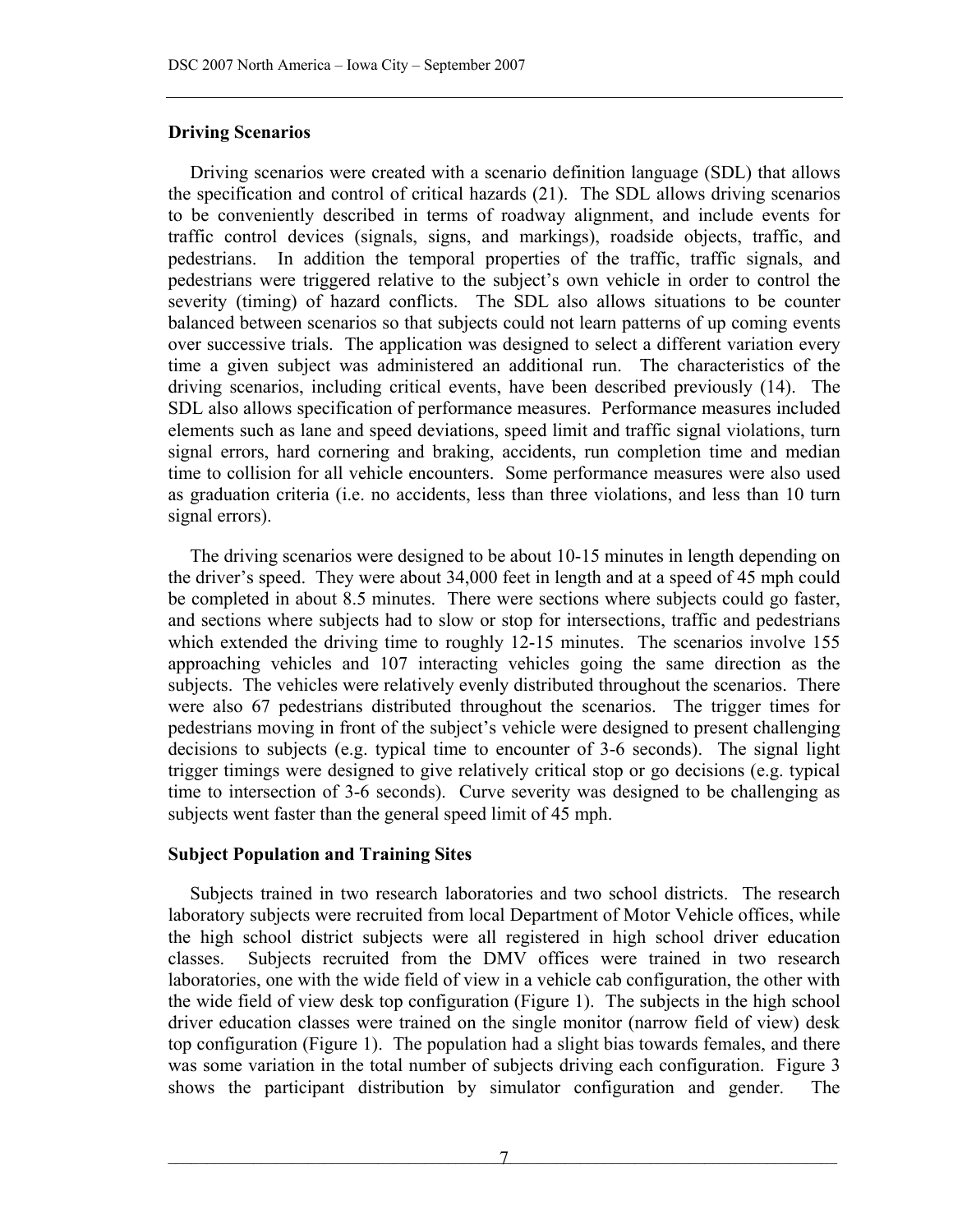recruitment of subjects was limited by time and logistics and in each case we attempted to maximize the number of subjects.



## **Accident Results**

Accident data for our student population was obtained from the state of California Department of Motor Vehicles in October 2006. This allowed over two years of accident experience for each group. The licensed subject population for the accident data varied between groups and over time as shown in Figure 4. We did not have control over subjects getting their driver's license, and the Figure 4 data are a consequence of some subjects getting their licenses later than others. The high school driver education students (NFOVD) represented the largest population, but generally obtained their licenses later than the DMV recruitment groups (WFOVC and WFOVD) and so their population size fell off the fastest as a function of time since licensure. The 50% point of each population is indicated in Figure 4. This occurred at 25 months for the NFOVD group, while WFOVC group half size point occurred at 32 months and the NFOVD group half size point occurred at 33 months. These half size population points will be used as a limit on computing accident rates as will be discussed below.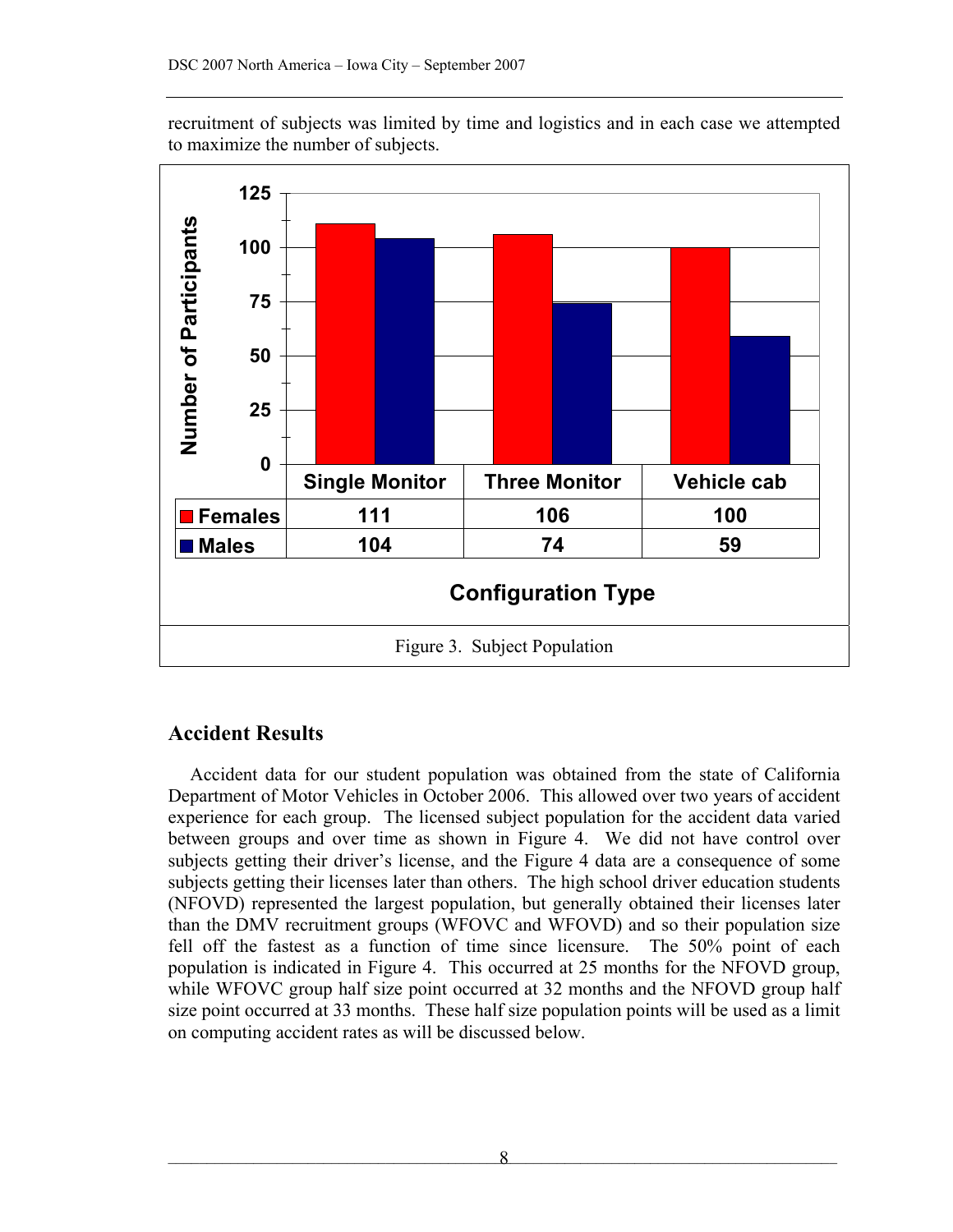

Figure 5 shows accident rates over the first two years of driving for our simulator trained groups as compared with data of traditionally trained novice drivers in California ([1](#page-12-0)) and the Canadian province of Nova Scotia [\( 17](#page-14-1)). The lowest accident rate is found with the WFOVC group trained in an instrumented cab with a full size projected roadway display as shown in Figure 1. The WFOVD group has the next lowest accident rate and were trained on the wide field of view desktop system shown in Figure 1. The accident rates for the single monitor training groups were marginally lower than accident rates from the literature for drivers trained by traditional methods. The accident rates for our simulator groups in Figure 5 are for nominally two years. These are good averages for the data from the literature, but are problematic as suggested by the distributions for the number of students in the simulator training group populations illustrated in Figure 4. The population size of our simulator trained subjects declines because some subjects delayed longer than others to obtain their license. Because of this we need to compute accident rates on a time increment basis, taking into account the population size at each time increment as discussed below.

Our declining population size with time was accounted for by computing accident rates per driver on a month by month basis according to the month by month population size given in Figure 4. For each simulator configuration group the total accidents for that group for any given month were divided by the population size of that group during that time period. The cumulative accident rates were then plotted as illustrated in Figure 6. These distributions illustrate the frequency with which accidents accumulate in each of the populations. Here we see the rate of accumulation of accidents for each simulator configuration training group. Initially, the WFOVC and WFOVD groups have a similar accident history, but beyond about six months the WFOVC (Cab + wide filed of view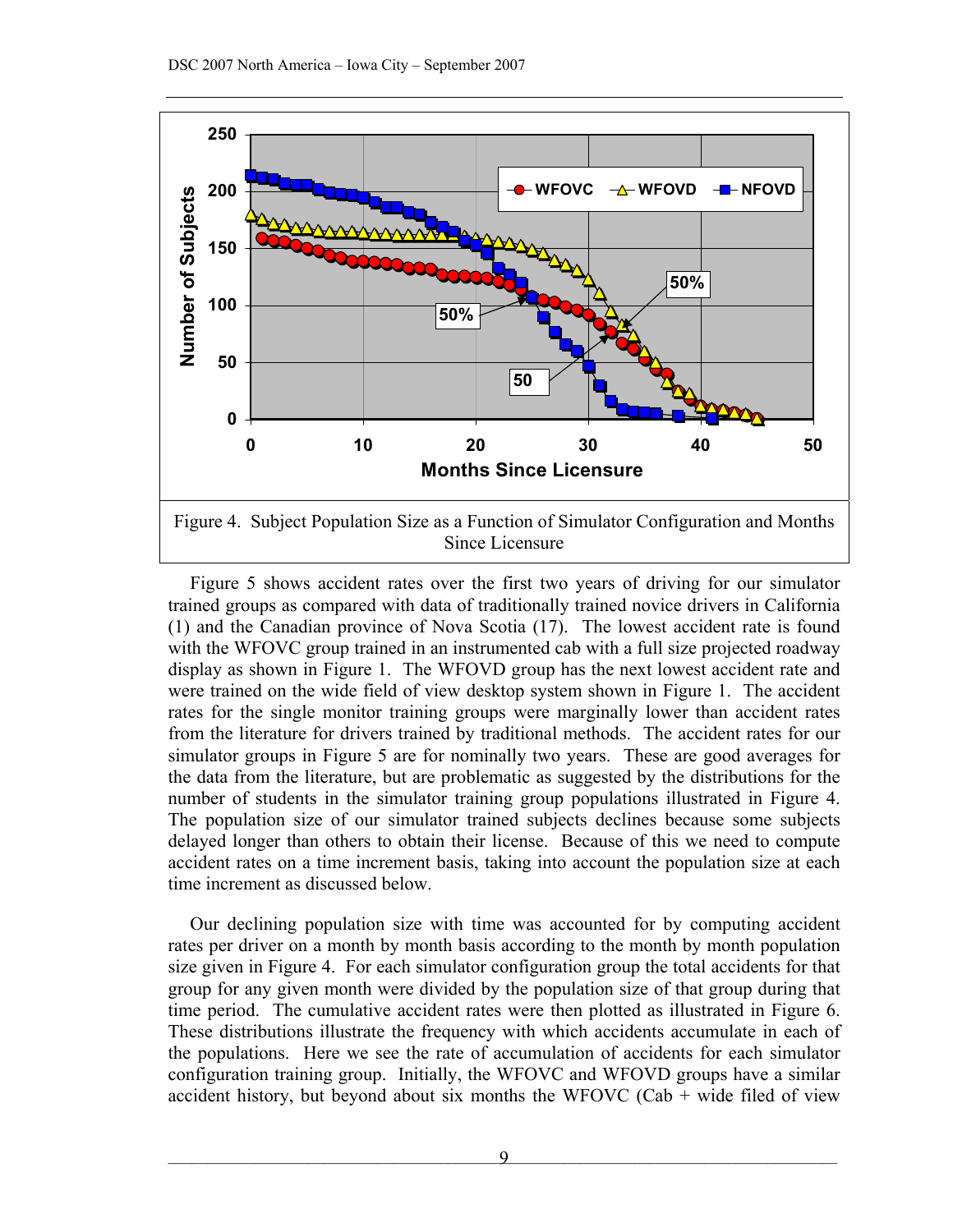projected display) shows the lowest accident rate. The NFOVD (narrow field of view desk top) configuration shows the highest initial accident rate, and the highest longer term accident rate.



The accident rates of the simulator configuration training groups were compared with the published California [\(1](#page-12-0)) and Canadian [\( 17](#page-14-1)) accident rates by linear regression analysis. Regression analysis results are summarized in Table 1. Here we see first that the correlations are quite high so that the results are fairly reliable. The confidence intervals indicate that accident rates, represented by the regression slope, of the WFOVC and WFOVD groups are reliably lower than the traditionally trained drivers in California and Canada based on non-overlapping confidence intervals. The accident rate of the WFOVC group is also reliably lower than the WFOVD group. Even the NFOVD slope is marginally lower than the published data sets, although the initial intercept is definitely higher, which suggests a higher initial accident rate but a lower accumulation rate. The regression slopes are plotted in Figure 7.

# **Discussion**

The results of this study suggest that simulator training can lower novice driver accident rates. The experimental design involved a between groups comparison of simulator configurations. There are definite differences in accident rate between the three simulator configuration groups. There are also some uncontrolled variables between these groups since the narrow field of view desktop systems were run in schools, while the wide field of view systems were run in simulator laboratories. The simulator laboratories recruited subjects from DMV offices, and their geographical locations suggest similar ethnic compositions. The vehicle cab  $+$  full sized projected wide field of view display gave an accident rate less than half that of the three monitor desktop system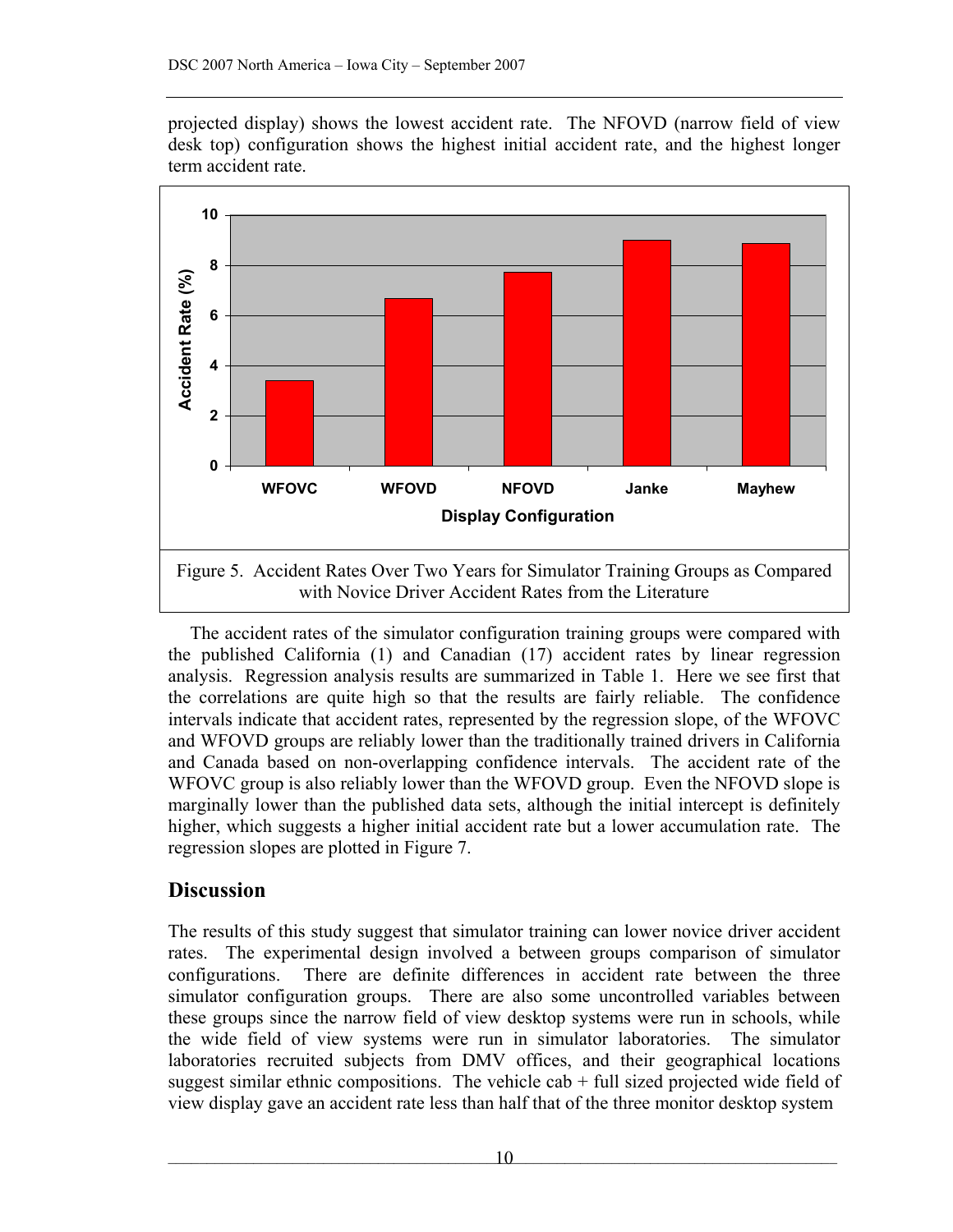

Table 1. Linear Regression Analysis Summary of Accident Rates for Each Simulator Configuration Training Group as Compared with Published Accident Rates

| <b>Data Set</b>     | R <sub>2</sub> | <b>Coefficients</b> |          | <b>P-value</b> | Lower 95%  | <b>Upper 95%</b> |
|---------------------|----------------|---------------------|----------|----------------|------------|------------------|
| <b>Mayhew (17)</b>  | 0.993          | Intercept           | 0.01637  | 0.0000         | 0.01280    | 0.01993          |
|                     |                | Slope               | 0.00697  | 0.0000         | 0.00672    | 0.00722          |
| Janke (1)           | 0.999          | Intercept           | 0.01035  | 0.1868         | $-0.01219$ | 0.03289          |
|                     |                | Slope               | 0.00696  | 0.0005         | 0.00627    | 0.00764          |
| <b>WFOV/Cab</b>     | 0.918          | Intercept           | 0.01778  | 0.0000         | 0.01303    | 0.02254          |
|                     |                | Slope               | 0.00237  | 0.0000         | 0.00211    | 0.00264          |
| <b>WFOV/Desktop</b> | 0.986          | Intercept           | 0.00795  | 0.0009         | 0.00351    | 0.01240          |
|                     |                | Slope               | 0.00535  | 0.0000         | 0.00512    | 0.00558          |
| <b>NFOV/Desktop</b> | 0.968          | Intercept           | 0.035365 | 0.0000         | 0.02830    | 0.04243          |
|                     |                | Slope               | 0.006125 | 0.0000         | 0.00563    | 0.00662          |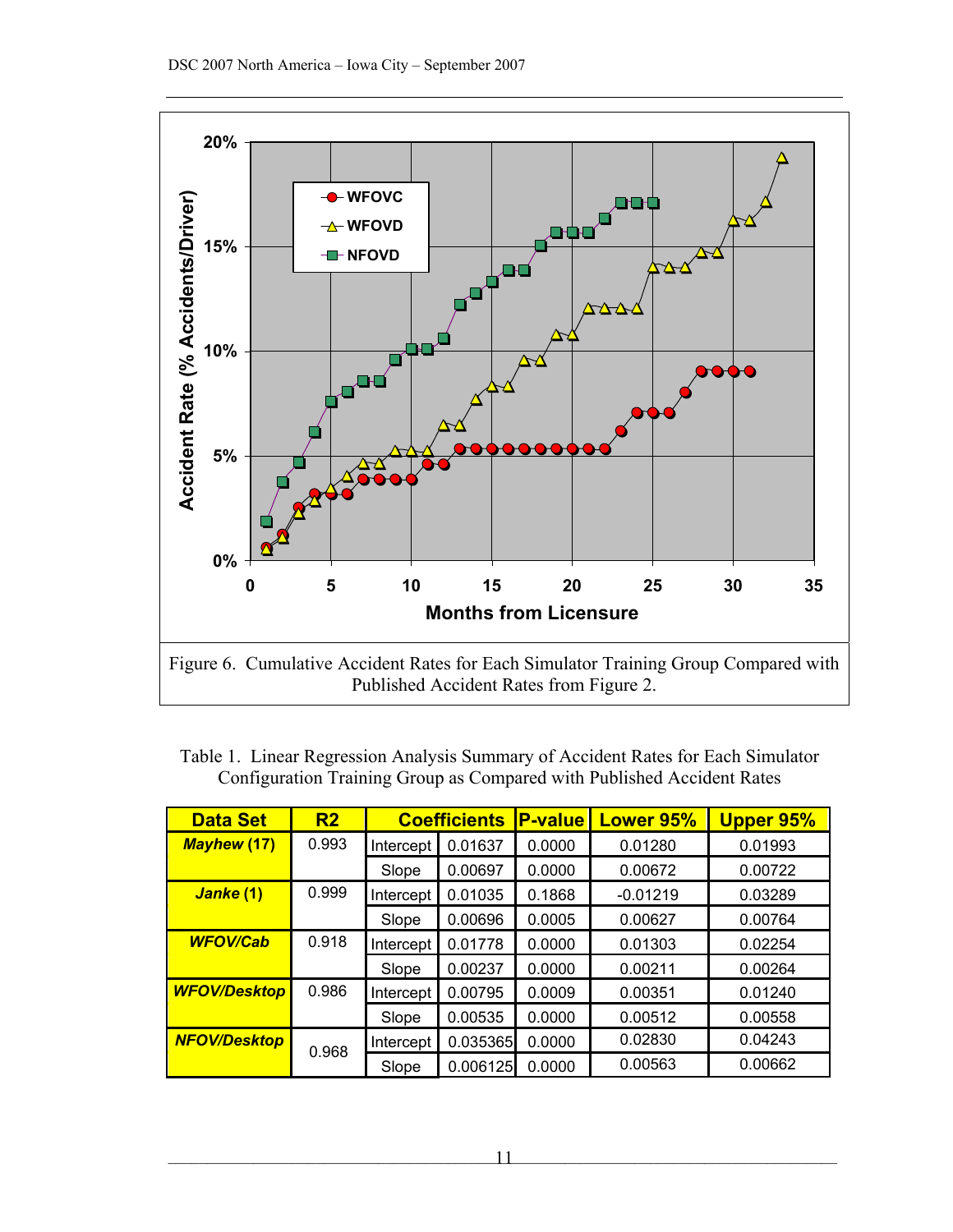

which had about 77% of the accident rate of published conventionally trained novice driver accident rates. The vehicle cab training group's accident rate was about 34% of the published data which is a rather dramatic reduction even considering the possibility of the influence of uncontrolled variables.

These results have implications for training simulator display configurations and more broadly for simulator fidelity. At a minimum it would appear that full sized projected displays are significantly superior in their training value to minified monitor presentations. The wide field of view also seems to be important, as the groups trained on the single monitor display only had some slight improvement in accident rate. Previous analysis of the training data has shown some downsides to the single monitor training where drivers seem to drive faster than with the wide field of view displays which could relate to peripheral cues (16).

The value of the instrumented cab and surround is unknown at this time, and is a significant confounding variable. It would appear at a minimum that simulators for driver training should have wide aspect ratio displays scaled and positioned to give real world image sizing and including real image side view mirrors (not icons as presented by the single monitor desktop configuration herein). There are other confounding variables with each of the simulator training groups involving their selection, supervision and administration of training as listed in Figure 1. The simulator training with the higher fidelity configurations occurred in research laboratories and was administered by research staff, and subjects were recruited at local California Department of Motor Vehicle offices. The single monitor systems were deployed in high schools as part of their driver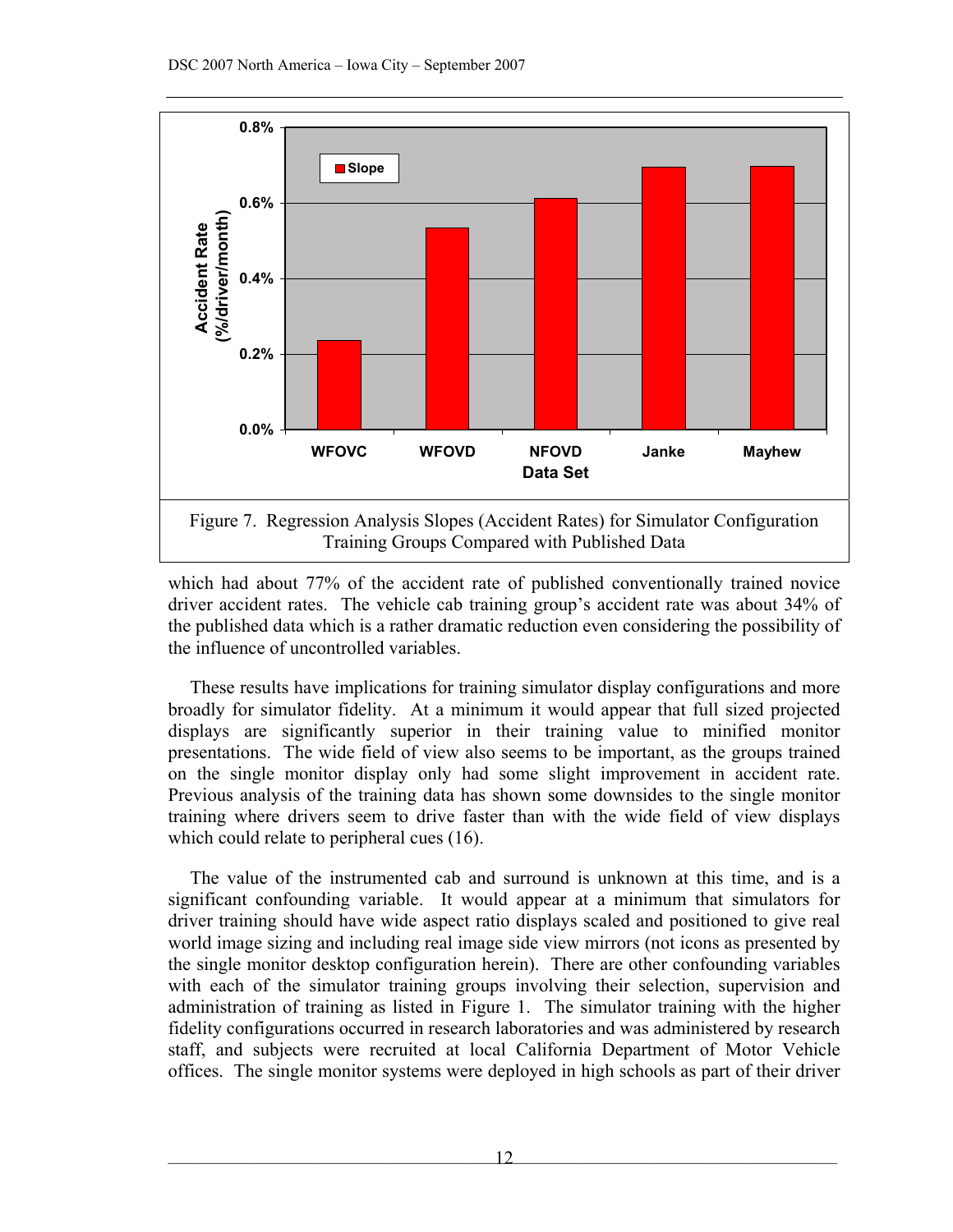education classes. Students and teachers did report enthusiasm for the simulator training system, and it did seem to integrate in well with their traditional curriculum.

# **Concluding Remarks**

This research indicates that driving simulator training appears to influence novice driver accident rates. The simulator training considered here involved repeated exposure to critical hazards designed to teach situation awareness, hazard perception and decision making under time pressure that allowed novice drivers to learn from their errors. The results show that training efficacy varied with simulation fidelity, and that the most effective training seems to depend on full sized, wide field of view driving display images with real (not iconic) rear view mirror imagery. The effects of simulator surround and controls and the training milieu were confounding variables in this research and their effect is not clear. The simulation training was administered within a self administered training system that was found acceptable by teachers and students. Simulator sickness rates have been previously shown to be relatively low.

These results do not lead to a definite description of an appropriate simulator configuration, but near full size imagery is definitely indicated. Large, wide aspect ratio (9x16) images may provide an affordable answer to this requirement and can be provided by flat panel and projected displays. The advent and popularity of HDTV is driving down the cost of large, flat panel displays, which will result in affordable, full size, wide angle displays in the near future. Furthermore, desktop game port controls are getting more sophisticated, and may provide an affordable, acceptable control solution for low cost applications.

## **Acknowledgement**

This research was funding by the US Centers for Disease Control and Prevention under research grant number 5 R44 CE00111-03 entitled "A PC Based Low Cost Simulator for Driver's Education".

# **References**

- <span id="page-12-0"></span>1. Janke, M.K., Masten, S.V., McKenzie, D.M., Gebers, M.A., Kelsey, S.L. *Teen and Senior Drivers*. CA Department of Motor Vehicles, Sacramento, CA, CAL-DMV-RSS-03-194, March 2003.
- <span id="page-12-1"></span>2. Arnett, J.J., "Developmental Sources of Crash Risk in Young Drivers," *Injury Prevention,* 8 (Supplement II), pp.ii17-ii23, 2002.
- <span id="page-12-2"></span>3. Williams, A.F. and Ferguson, S.A., "Rationale for Graduated Licensing and Risks it Should Address," *Injury Prevention,* 8 (Supplement II), pp.ii9-ii16, 2002.
- <span id="page-12-3"></span>4. Mayhew, D.R. and Simpson, H.M., *Youth and Road Crashes: Reducing the Risks from Inexperience, Immaturity and Alcohol*, Ottawa, Ontario: Traffic Injury Research Foundation, 1999.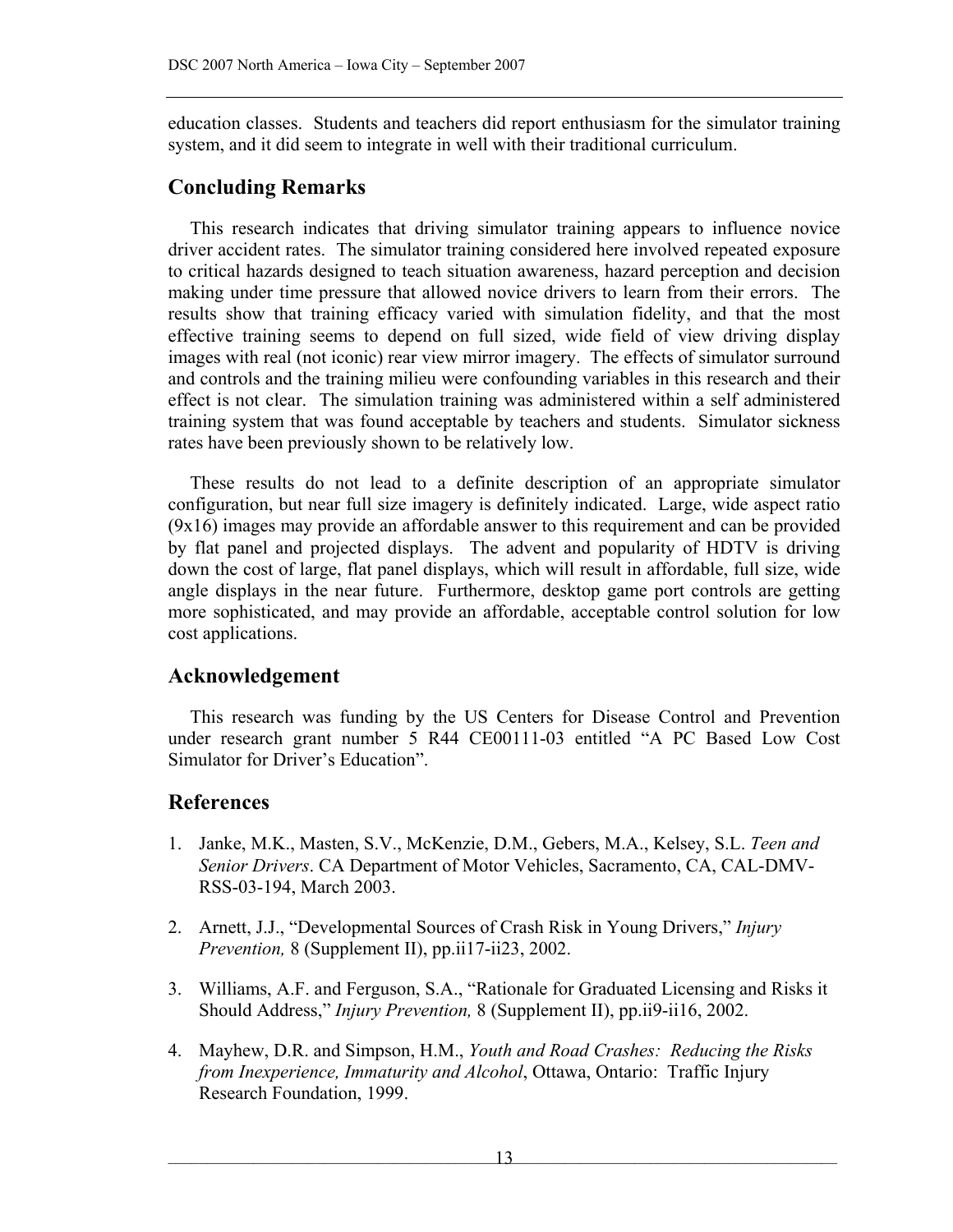- <span id="page-13-0"></span>5. Williams, A. F, "Teenage drivers: patterns of risk," *Journal of Safety Research*, 34(1), 5-15.
- <span id="page-13-1"></span>6. Masten, S. V., & Chapman, E. A., *The Effectiveness of Home-Study Driver Education Compared to Classroom Instruction: The Impact on Student Knowledge, Skills, and Attitudes,* Final Report No. CAL-DMV-RSS-03-203, Sacramento, California Department of Motor Vehicles, 2003.
- <span id="page-13-2"></span>7. Lonero, L. P., "Beginning driver education: Driver education content," Transportation Research E Circular: Driver Education at the Crossroads (No. E-C024), pp. 17-21, Transportation Research Board, Washington, DC, 2001.
- <span id="page-13-3"></span>8. Williams, A.F. and Ferguson, S.A. "Driver education renaissance?" *Injury Prevention,* **10**:4-7, 2004.
- <span id="page-13-4"></span>9. Hedlund, J., Compton, R., "Graduated driver licensing research in 2004 and 2005," *Journal of Safety Research,* 36, pp. 109-119, 2005.
- <span id="page-13-5"></span>10. Simons-Morton, B.G., Hartos, J.L. "How well do parents manage young driver crash risks?" *Journal of Safety Research*, 34, pp. 91-97, 2003.
- <span id="page-13-6"></span>11. National Research Council, "Preventing Teen Motor Crashes – Workshop Report," Program Committee for a Workshop on Contributions from the Behavioral and Social Sciences in Reducing and Preventing Teen Motor Crashes, Board on Children, Youth, and Families, Division of Behavioral and Social Sciences and Education, Institute of Medicine and the Transportation Research Board, The National Academies Press, Washington, DC, 2007.
- <span id="page-13-7"></span>12. Allen, R. W., Rosenthal, T. J., Park, G. D., Cook, M. L., Fiorentino, D. D., & Viirre, E. (2003). Experience with a Low Cost, PC Based System for Young Driver Training. In L. Dorn (Ed.), Driver Behaviour and Training (Vol. I). Hampshire, UK: Ashgate Publishing Limited.
- 13. Allen, R.W., Guibert, M.R., et al. (2006), "A User Configurable PC Platform for Driver Assessment and Training," Proceedings of the Driving Simulation Conference Asia/Pacific, Tsukuba, Japan, May/June 2006.
- <span id="page-13-9"></span>14. Park, G.D., Cook, M.L., et al., "Automated assessment and training of novice drivers," *Advances in Transportation Studies an international Journal, 2006 Special Issue,* pp. 87-96, University of Roma Tre (Italy).
- <span id="page-13-8"></span>15. Allen, R. W., Cook, M. L., & Park, G. D. (2005). Novice Driver Performance Improvement with Simulator Training. In L. Dorn (Ed.), Driver Behaviour and Training (Vol. II). Hampshire, UK: Ashgate Publishing Limited.